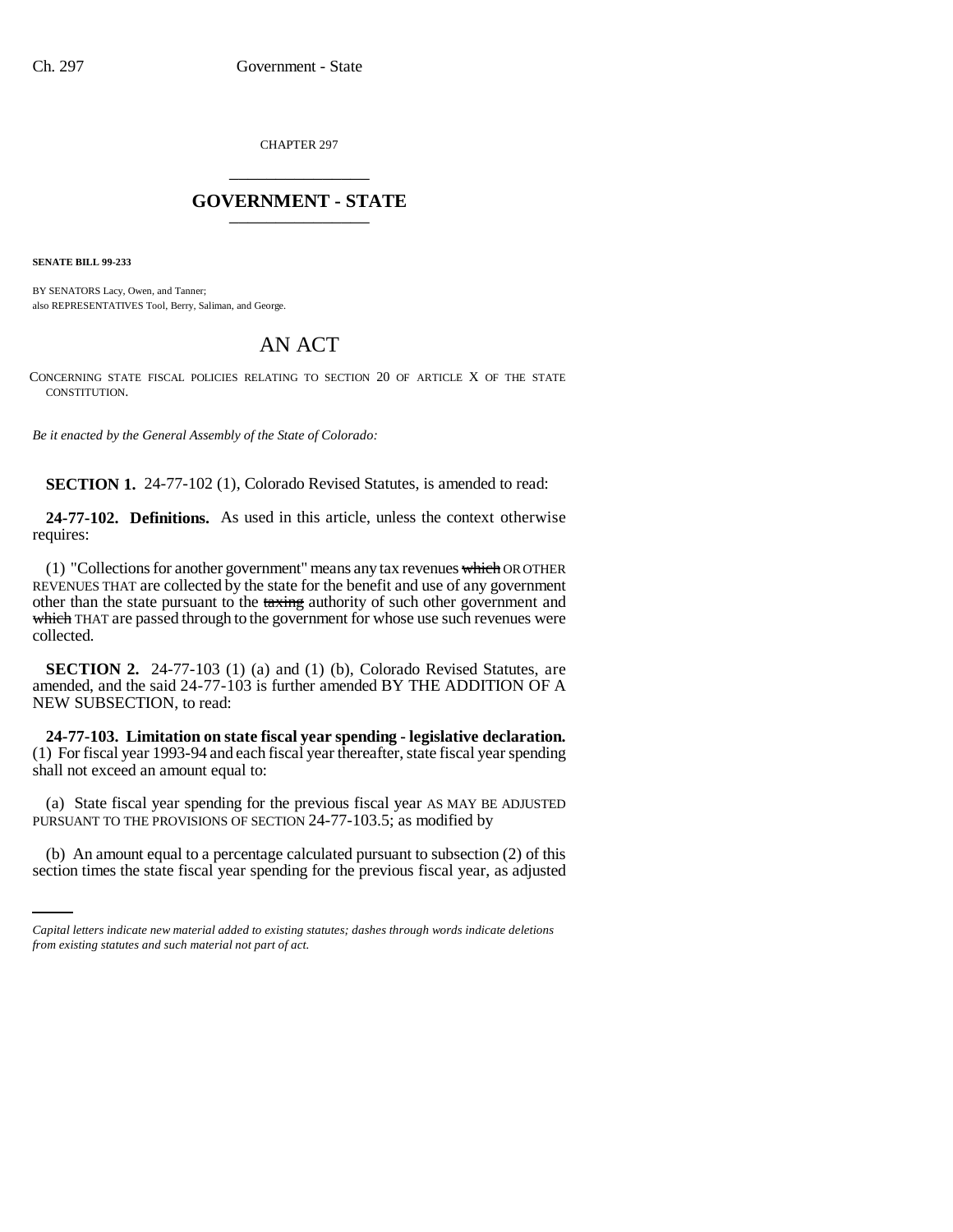for qualification and disqualification of enterprises, AS ADJUSTED PURSUANT TO THE PROVISIONS OF SUBSECTION (2.3) OF THIS SECTION, and as reduced by an amount equal to:

(2.3) (a) THE GENERAL ASSEMBLY HEREBY FINDS AND DECLARES THAT SECTION 20 OF ARTICLE X OF THE STATE CONSTITUTION FAILS TO PROVIDE GUIDANCE AS TO HOW THE ABSORPTION OF AN EXISTING LOCAL GOVERNMENT DISTRICT BY THE STATE IS TO BE TREATED FOR PURPOSES OF COMPLIANCE WITH SAID CONSTITUTIONAL PROVISION. THE GENERAL ASSEMBLY FURTHER FINDS AND DECLARES THAT IT IS NOT REASONABLE FOR STATE FISCAL YEAR SPENDING TO REMAIN AT THE SAME LEVEL, WITH AN ACCOMPANYING REDUCTION IN REVENUES AVAILABLE TO FUND OTHER STATE SERVICES, IN ORDER THAT THE STATE MAY ABSORB LOCAL GOVERNMENT DISTRICTS THAT PROVIDE HIGHER EDUCATION SERVICES. THE GENERAL ASSEMBLY FURTHER FINDS AND DECLARES THAT THE METHOD OF ABSORBING LOCAL GOVERNMENT DISTRICTS THAT PROVIDE HIGHER EDUCATION SERVICES BY THE STATE FOR PURPOSES OF COMPLIANCE WITH SECTION 20 OF ARTICLE X OF THE STATE CONSTITUTION EMBODIED IN THIS SUBSECTION (2.3) REASONABLY RESTRAINS MOST THE GROWTH OF GOVERNMENT SINCE GOVERNMENT AS A WHOLE HAS NOT GROWN WHILE PRESERVING ESSENTIAL STATE SERVICES.

(b) FOR PURPOSES OF PARAGRAPH (b) OF SUBSECTION (1) OF THIS SECTION, WHEN ANY LOCAL GOVERNMENT DISTRICT THAT PROVIDES HIGHER EDUCATION SERVICES JOINS THE STATE, THE AMOUNT OF STATE FISCAL YEAR SPENDING ALLOWABLE FOR THE FISCAL YEAR IN WHICH SUCH JOINDER TAKES EFFECT SHALL BE ADJUSTED BY THE AMOUNT OF FISCAL YEAR SPENDING OF SUCH LOCAL GOVERNMENT DISTRICT THAT PROVIDES HIGHER EDUCATION SERVICES IN ACCORDANCE WITH SECTION 20 OF ARTICLE X OF THE STATE CONSTITUTION IN THE CURRENT FISCAL YEAR.

**SECTION 3.** Article 77 of title 24, Colorado Revised Statutes, is amended BY THE ADDITION OF A NEW SECTION to read:

**24-77-103.5. Legislative declaration - correction of errors - authority of the controller and auditor.** (1) THE GENERAL ASSEMBLY FINDS AND DECLARES THAT ASCERTAINING COMPLIANCE WITH THE PROVISIONS OF SECTION 20 OF ARTICLE X OF THE STATE CONSTITUTION REQUIRES THAT ACCURATE CALCULATIONS BE MADE OF STATE FISCAL YEAR SPENDING. THE GENERAL ASSEMBLY FURTHER FINDS AND DECLARES THAT IT IS REASONABLE TO ACCOUNT FOR ANY ERRORS IN CALCULATING STATE FISCAL YEAR SPENDING BY AUTHORIZING THE CONTROLLER TO MAKE EQUIVALENT ADJUSTMENTS IN STATE FISCAL YEAR SPENDING FOR THE FISCAL YEAR IN WHICH SUCH ERRORS ARE DISCOVERED IN ACCORDANCE WITH THE PROVISIONS OF THIS SUBSECTION (1).

(2) FOR PURPOSES OF SECTION 24-77-103, FOR ANY GIVEN FISCAL YEAR, IF THE CONTROLLER DISCOVERS AN ERROR INVOLVING A PRIOR FISCAL YEAR BY WHATEVER MEANS AVAILABLE AFFECTING THE CALCULATION OF STATE FISCAL YEAR SPENDING, THE CONTROLLER MAY CORRECT SUCH ERROR BY INCREASING OR DECREASING IN AN APPROPRIATE AMOUNT THE ALLOWABLE STATE FISCAL YEAR SPENDING FOR THE FISCAL YEAR IN WHICH SUCH ERROR IS DISCOVERED, SUBJECT TO A REVIEW OF SUCH ADJUSTMENT BY THE STATE AUDITOR.

**SECTION 4.** 24-77-106, Colorado Revised Statutes, is amended to read: